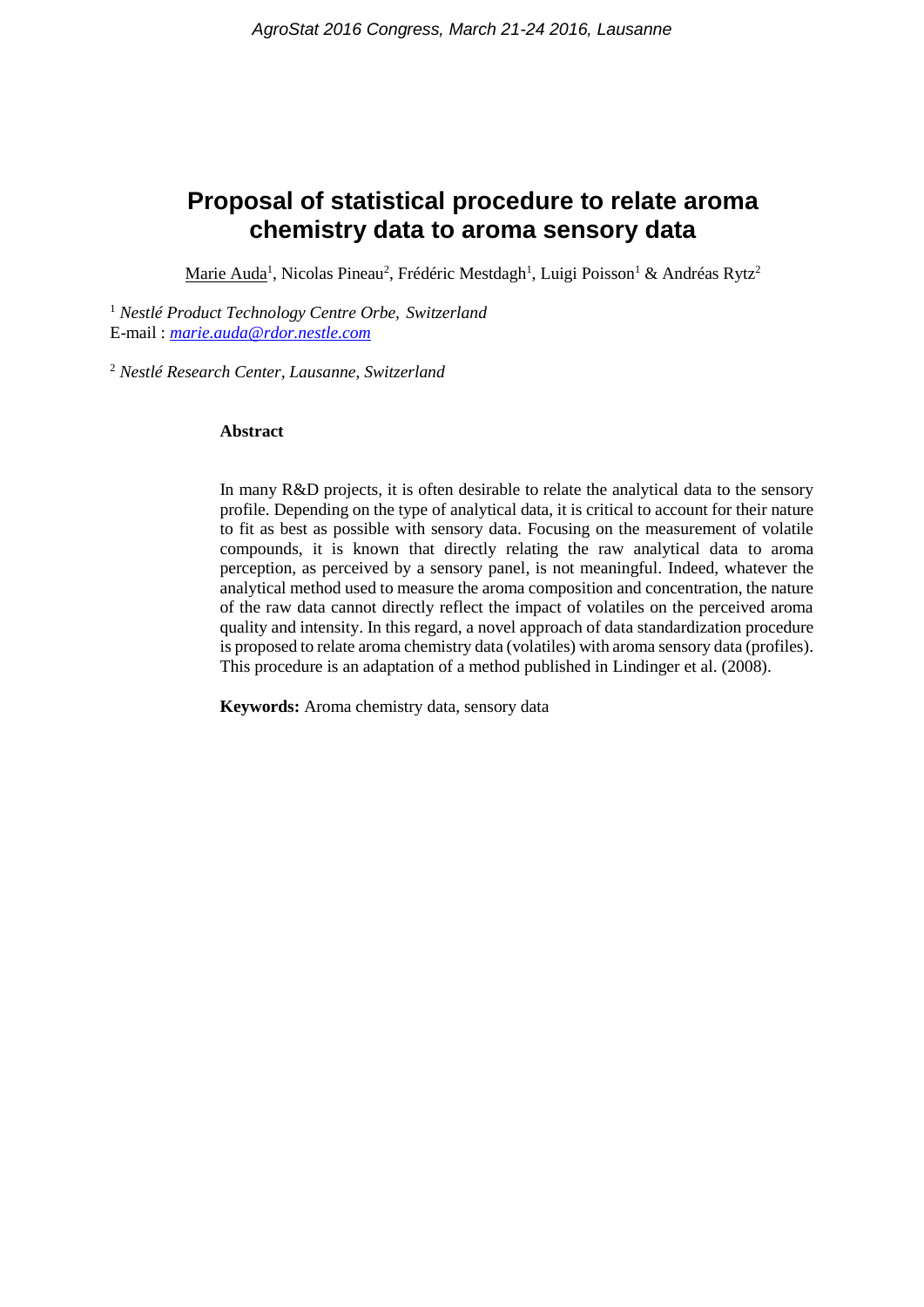# 1. **Introduction**

The aroma composition and concentration are both generally characterized by the use of analytical methods such as Gas chromatography-mass spectrometry (GC-MS) or Proton-Transfer reaction mass spectrometry (PTR-MS). Whatever the analytical method used to measure the aroma chemistry, the nature of the raw data cannot directly reflect the impact of volatiles on the perceived aroma quality and intensity as characterized by a sensory panel. There are three main reasons for that:

- 1) As described in the perception theory, the aroma concentration is not linearly related to the perceived aroma intensity (sigmoid relation). Some models in literature such as Fechner's (1877) or Stevens' power law (1957) recommend to log-transform the concentration data.
- 2) The absolute abundance of each volatile compound can impact differently the perceived aroma quality and intensity. There is a need to standardize the log-concentrations for each volatile in order to give them a proper weight.
- 3) Given the nature of the olfactory receptors in the nasal cavity and the treatment of this signal by the brain (e.g. "The neurobiology of olfaction", Menini, 2009), human nose seems more able to identify volatile molecule patterns due to relative abundance of these molecules rather than identifying aromas through direct relations to absolute (or even standardized) abundances.

It seems therefore necessary to account for these specificities by pre-processing the aroma chemistry data so that the relation with sensory data makes sense. In this regard, a novel approach of data standardization procedure is proposed to relate aroma chemistry data (volatiles) with aroma sensory data (profiles). This procedure is an adaptation of a method published in Lindinger et al. (2008). The sensory data do not require any transformation for this procedure.

# 2. **Procedure to relate sensory & analytical data**

The procedure is presented in two sections. The first section describes the transformation steps of the analytical data in order to obtain an estimate of the aroma pseudo-composition which is meaningful to relate to the sensory profiles. In the second section, a multivariate approach is suggested to relate the transformed analytical data to the sensory data.

### **2.1 Transformation procedure**

Consider analytical data of the form  $X_{ii}$  with:

- $\bullet$  i = 1, ..., n rows (products)
- $\bullet$  j = 1, ..., p columns (compounds)

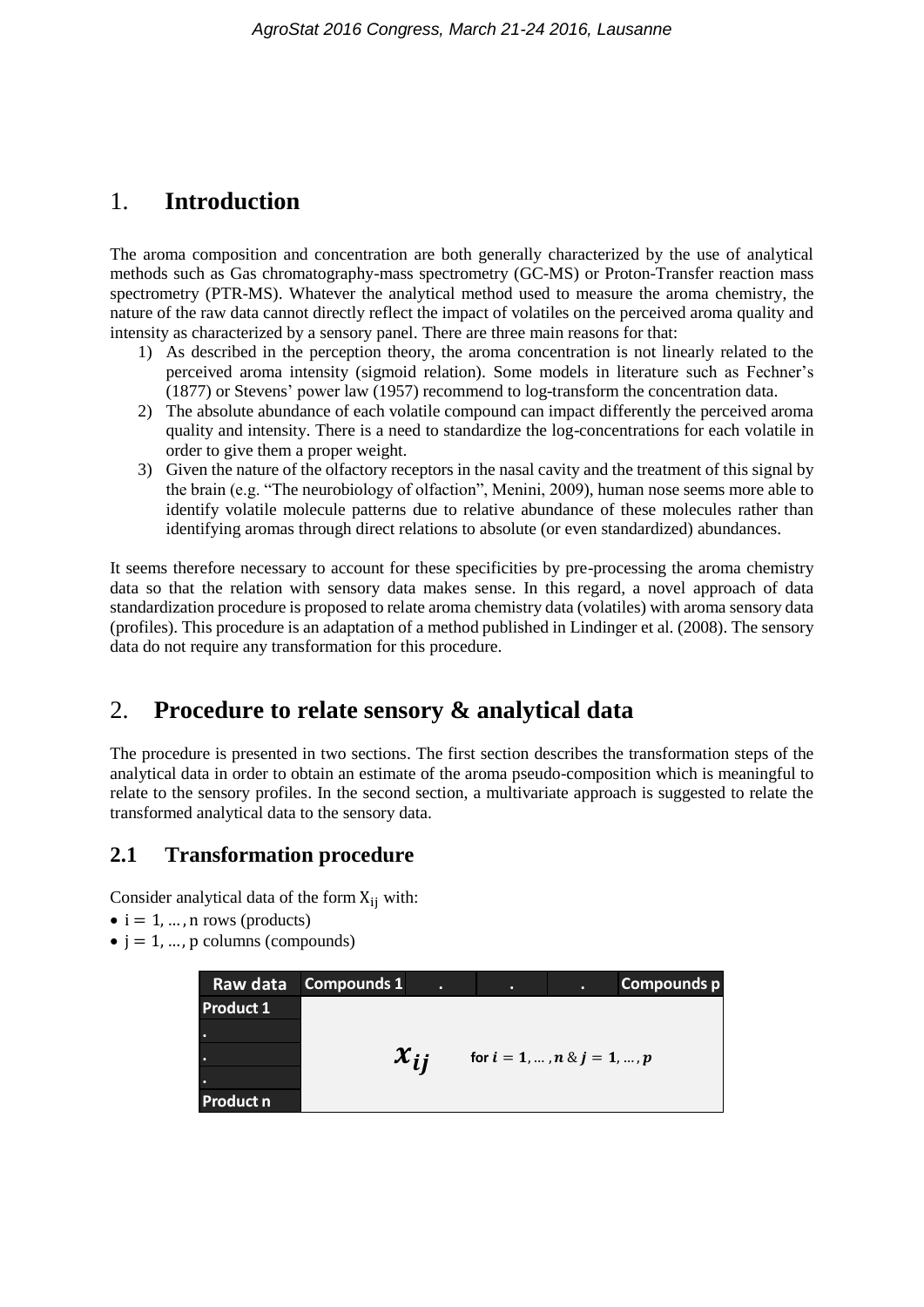**Step 1: Log-transformation.** Taking into account the non-linear relationship between aroma concentration and perceived aroma intensity, the analytical data should be log-transformed. Before applying the logarithm, it is suggested to add 1 to each raw data to avoid that values inferior to 1 get an overestimated weight due to the log-transformation. Mean and standard deviation of the log-transformed data are then computed for each compound.

| Log data         | <b>Compounds 1</b>        | ٠         | ٠         | ٠                    | <b>Compounds p</b>             |  |
|------------------|---------------------------|-----------|-----------|----------------------|--------------------------------|--|
| <b>Product 1</b> |                           |           |           |                      |                                |  |
| $\bullet$<br>٠   | $y_{ij} = ln(x_{ij} + 1)$ |           |           |                      |                                |  |
| $\bullet$        |                           |           |           |                      |                                |  |
| <b>Product n</b> |                           |           |           |                      | for $i = 1, , n \& j = 1, , p$ |  |
|                  |                           |           |           |                      |                                |  |
| <b>Mean</b>      | $\mu(y_1)$                | $\bullet$ | $\cdot$   | $\ddot{\phantom{0}}$ | $\mu(y_p)$<br>$\sigma(y_p)$    |  |
| <b>SD</b>        | $\sigma(y_1)$             | ٠         | $\bullet$ | ٠                    |                                |  |

**Step 2: Normalization.** The log-transformed data should then be standardized with respect to the mean and standard deviation in order to give the same weight to each compound (i.e. put all compounds on a similar scale of values).

| <b>Normalized</b><br>data | <b>Compounds 1</b>                                     | п | ٠ | ٠ | Compounds p |  |  |
|---------------------------|--------------------------------------------------------|---|---|---|-------------|--|--|
| <b>Product 1</b>          |                                                        |   |   |   |             |  |  |
| ۰.                        | $z_{ij} = \frac{y_{ij} - \mu(y_{.j})}{\sigma(y_{.j})}$ |   |   |   |             |  |  |
| ۰.                        |                                                        |   |   |   |             |  |  |
| $\bullet$                 | for $i = 1, , n \& j = 1, , p$                         |   |   |   |             |  |  |
| <b>Product n</b>          |                                                        |   |   |   |             |  |  |

**Step 3: Pseudo-concentration.** The pseudo-concentration  $v_i$  is the average of all standardized volatile compounds  $z_{ij}$  present in a product *i* which can impact the aroma perception. The aroma pseudoconcentration enables to compare the relative abundance of volatile compounds between products. It gives somehow an estimate of the overall aroma molecule load in the aroma fraction of the product.

| <b>Normalized</b><br>data | <b>Compounds 1</b> | Ы        | ٠                              | п | Compounds p | Pseudo-<br>concentration    |
|---------------------------|--------------------|----------|--------------------------------|---|-------------|-----------------------------|
| <b>Product 1</b>          |                    |          |                                |   |             | $v_1 = \text{mean}(z_{1i})$ |
| ۰.<br>г.                  |                    | $z_{ij}$ | for $i = 1, , n \& j = 1, , p$ |   |             | $\bullet$                   |
| ۰.<br><b>Product n</b>    |                    |          |                                |   |             | $v_n = \text{mean}(z_{nj})$ |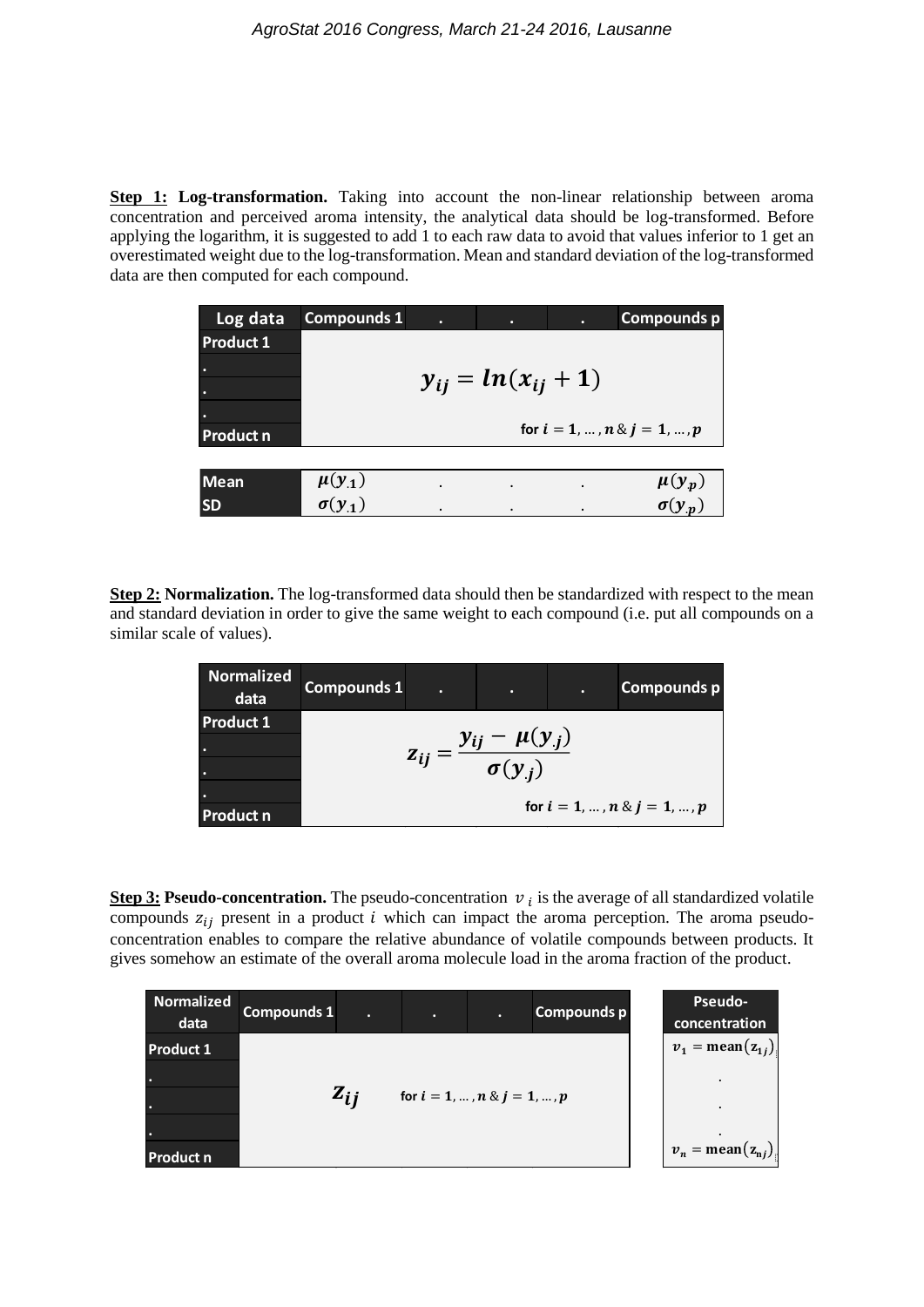**Step 4: Pseudo-composition.** The aroma pseudo-composition is obtained by subtracting the pseudoconcentration  $v_i$  from each standardized compound data  $z_{ii}$  for  $i = 1, ..., n$  &  $j = 1, ..., p$ . This transformation step gives an estimate of the relative abundance of each aroma compound with respect to the overall aroma fraction load

| <b>Pseudo-</b><br>composition | Compounds 1             | п | o | ъ. | Compounds p                    |  |
|-------------------------------|-------------------------|---|---|----|--------------------------------|--|
| <b>Product 1</b>              |                         |   |   |    |                                |  |
| ٠.                            | $W_{ij} = Z_{ij} - V_i$ |   |   |    |                                |  |
| ٠.                            |                         |   |   |    |                                |  |
| ٠                             |                         |   |   |    |                                |  |
| <b>Product n</b>              |                         |   |   |    | for $i = 1, , n \& j = 1, , p$ |  |

The set of *"pseudo-compounds"*  $w_{ij}$  describe the aroma composition in each product in terms of balance of aromas which is more meaningful to relate to the sensory compared to aroma concentrations.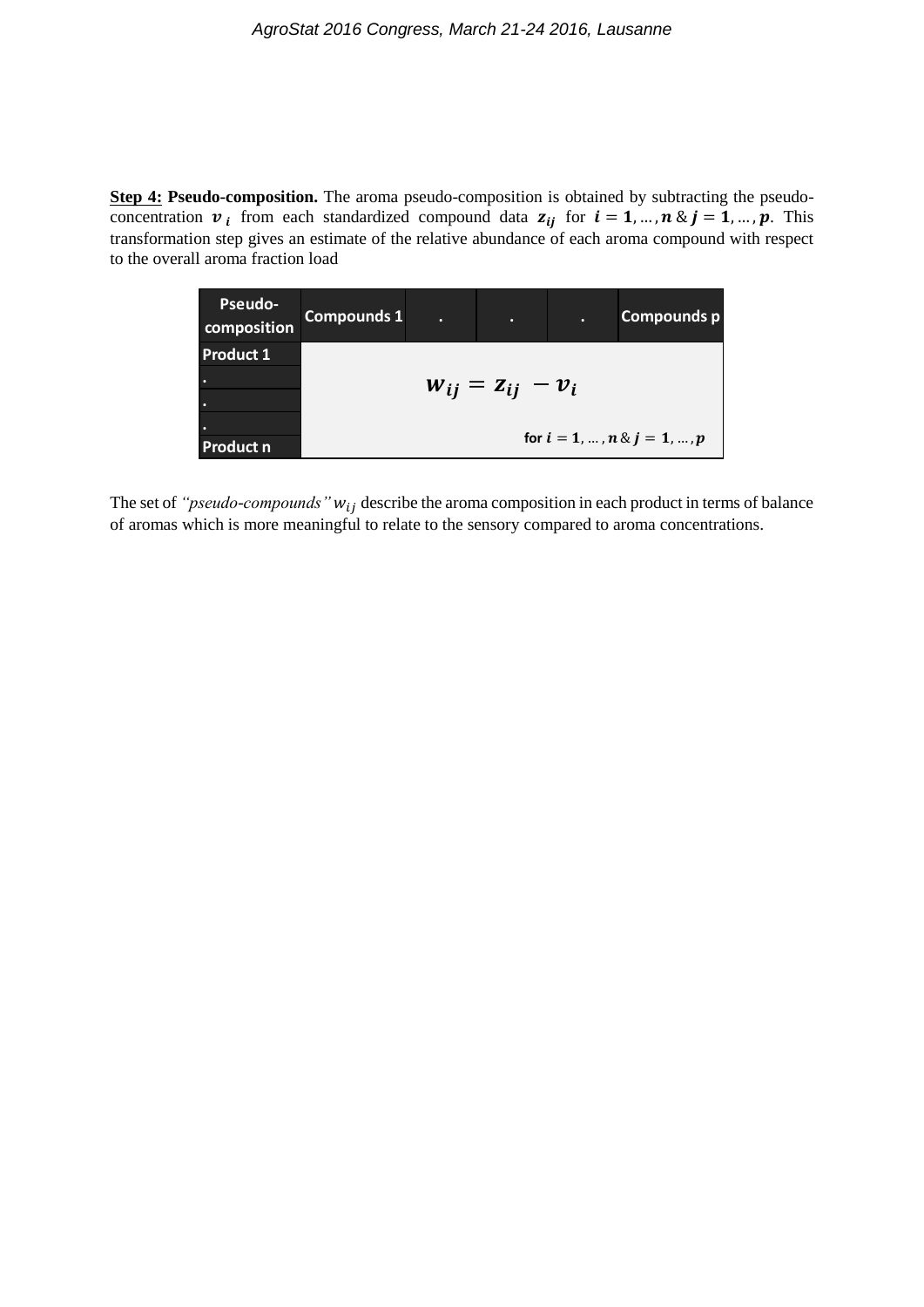#### **2.2 Procedure to relate transformed data and sensory**

Various multivariate techniques can be used to relate the transformed analytical data to the sensory. Among them Principal Component Analysis (PCA) or Partial Least Square (PLS) regressions are very common approaches. The method proposed here is purely descriptive as shown on the plot below. The products are projected on a biplot using Principal Component Analysis (PCA) with the sensory data. Then the aroma pseudo-compounds are overlapped on the map as supplementary variables. This map is the geometrical representation of a Principal Component Regression (PCR). This approach has the advantage to give more importance to the sensory space enabling to identify which aroma pseudocompounds correlate the best with key sensory dimensions.



**Biplot**